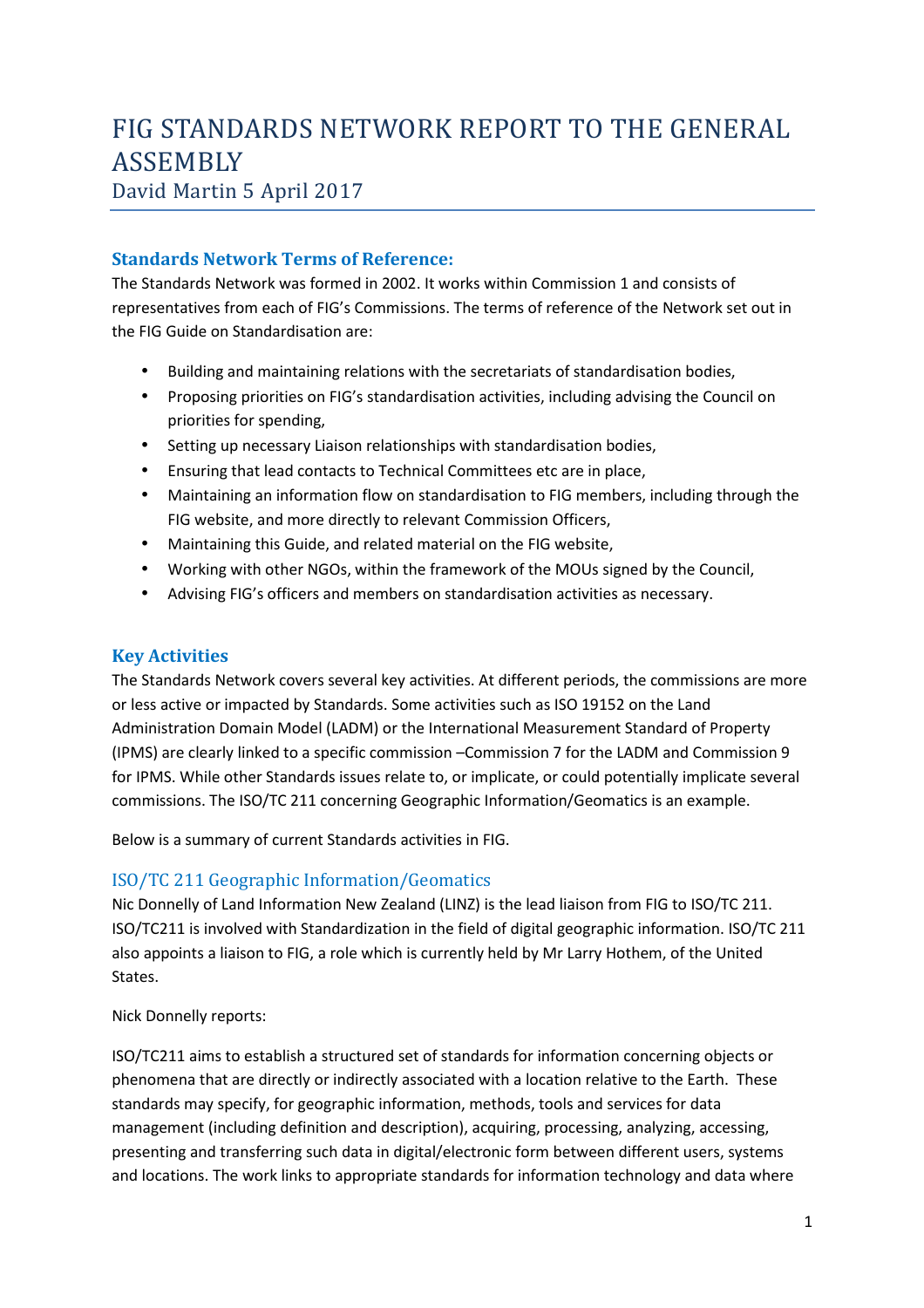possible, and provides a framework for the development of sector-specific applications using geographic data.

Key items currently under consideration are: a Geodetic Registry, a Review of ISO/TS 19127:2005 Geodetic codes and parameters, and a potential review of ISO 19111:2007 Geographic Information – Spatial Referencing by Coordinates

#### **Liaison Involvement**

There were two meetings of the ISO technical committee in 2016; Tromso (June) and Redlands (December). The next meeting is in Stockholm, 29 May – 2 June 2017.

In general the role of the liaison is to identify work items of interest and alert interested parties, who may then get directly involved through their national standards body.

#### **TC211 Changes**

From the start of 2017, the TC211 Secretariat is based in Sweden, through the Swedish Standards Institute. The Chair is Christina Wasström from Lantmäteriet, the Secretary is Therése Andrén from the Swedish Standards Institute and the Assistant Secretary is Christine Allanson from the Swedish Standards Institute.

The Secretariat has previously been held by Norway since the establishment of TC211 in 1994. Olaf Østensen from the Norwegian Mapping and Cadastre Authority has chaired the Committee since that time, with Bjørnhild Saetøry from Standards Norway as Secretary. Their service to TC211 was acknowledged during the Redlands meeting.

Key Work Items of Interest to FIG

#### *Geodetic Registry*

This project aims to establish a registry for geodetic codes and parameters. Software has been developed in compliance with ISO19127: Geodetic Register and the Norwegian Mapping Authority will host the software on their servers.

FIG was invited to nominate someone for the Control Body of the registry. The Control Body has responsibility for the management and strategic direction of the registry, on behalf of ISO/TC211. Nic Donnelly is the principal representative, with Volker Schwieger of Germany as alternate. Larry Hothem, who is also active in FIG, is Vice-Chair of the Control Body, which is chaired by Mike Craymer of Canada.

The work of the Control Body is currently focused on adding the major global, regional and national reference frames to the register, which is not yet publically available.

#### *Review of ISO 19111:2007 Geographic Information – Spatial Referencing by Coordinates*

This standard describes coordinate systems, coordinate reference systems and datums and the relationships between them. It also describes coordinates and the operations that may be carried out on them.

A review of this standard is underway in conjunction with the Open Geospatial Consortium (OGC). Amongst other things, this review aims to update 19111 to better handle modern datum such as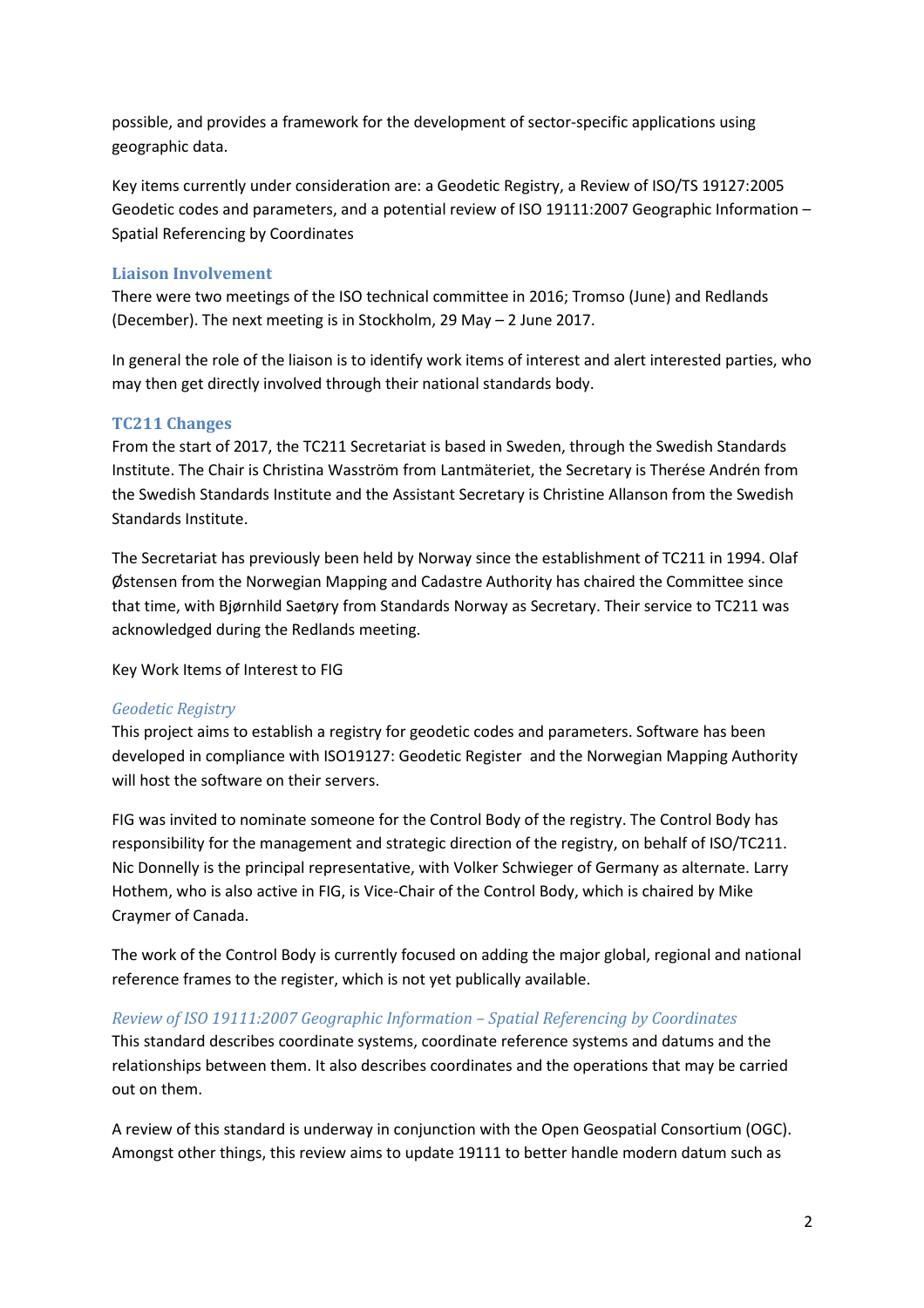kinematic datums and those using the geoid as a reference surface. A committee draft is due in May 2017.

*ISO 19161 Geodetic references - Part 1: The international terrestrial reference system (ITRS)*  This is a new standard that will formalize the ITRS, the global system upon which all modern positioning and mapping systems (such as GNSS) are based.

A working draft is due in mid-2017.

### ISO 19152:2012 Land Administration Domain Model (LADM)

This Standard grew out of the Commission 7 work on the Core Cadastral Domain Model and was accepted into the ISO/TC 211 work programme in 2008. The Land Administration Domain Model (LADM) ISO 19152:2012 Edition 1 was published in 2012. It facilitates the efficient set-up of land administration and can function as the core of any land administration system. LADM is flexible, widely applicable and functions as a central source of state-of-the-art international knowledge on this topic. LADM is of one of the first spatial domain standards. With a view to the future, trends in the domain and the maintenance of the standard are now under discussion.

Chrit Lemmen reports:

Several events in relation to LADM have been organised:

- UN GGIM Expert Group on Land Administration, Delft, The Netherlands, 14 15 March 2017, by invitation, I will represent FIG, LADM Is on the Agenda
- FIG/GLTN/ISO Preparatory meeting on LADM Edition II, Delft, The Netherlands, 16 March 2017
- OGC meeting on operational standards for LA, Delft, The Netherlands, 17 March

Followed by:

• World Bank Land and Poverty 2017, Washington, US, 20 March: Pre Conference session on **Standards** 

This latter meeting in Washington is a high level meeting – with a very important role for FIG as knowledge organisation (on functionality related to operational standards).

ISO TC 211 has agreed with the development of Edition II of LADM. Some key proposals for the extension this edition include:

- Further modelling of LADMs with more detailed classification of the legal part of the LADM is proposed for inclusion in LADM Edition II including interests in land, 'right', 'restriction' and 'responsibility' (RRR) classes as well as informal rights descriptions introduced in the Social Tenure Domain Model (STDM).
- An extension module proposing to extend the scope of LADM with a fiscal perspective to provide a data model that could be used to construct information systems for immovable property valuation and taxation, and offer a data exchange option. The proposal provides a common basis for governments to direct the development of local and national databases, and for the private sector to develop information technology products.
- LADM in support to Marine Cadastre: the role of IHO and a new standard S121 Maritime Limits and Boundaries – will be discussed.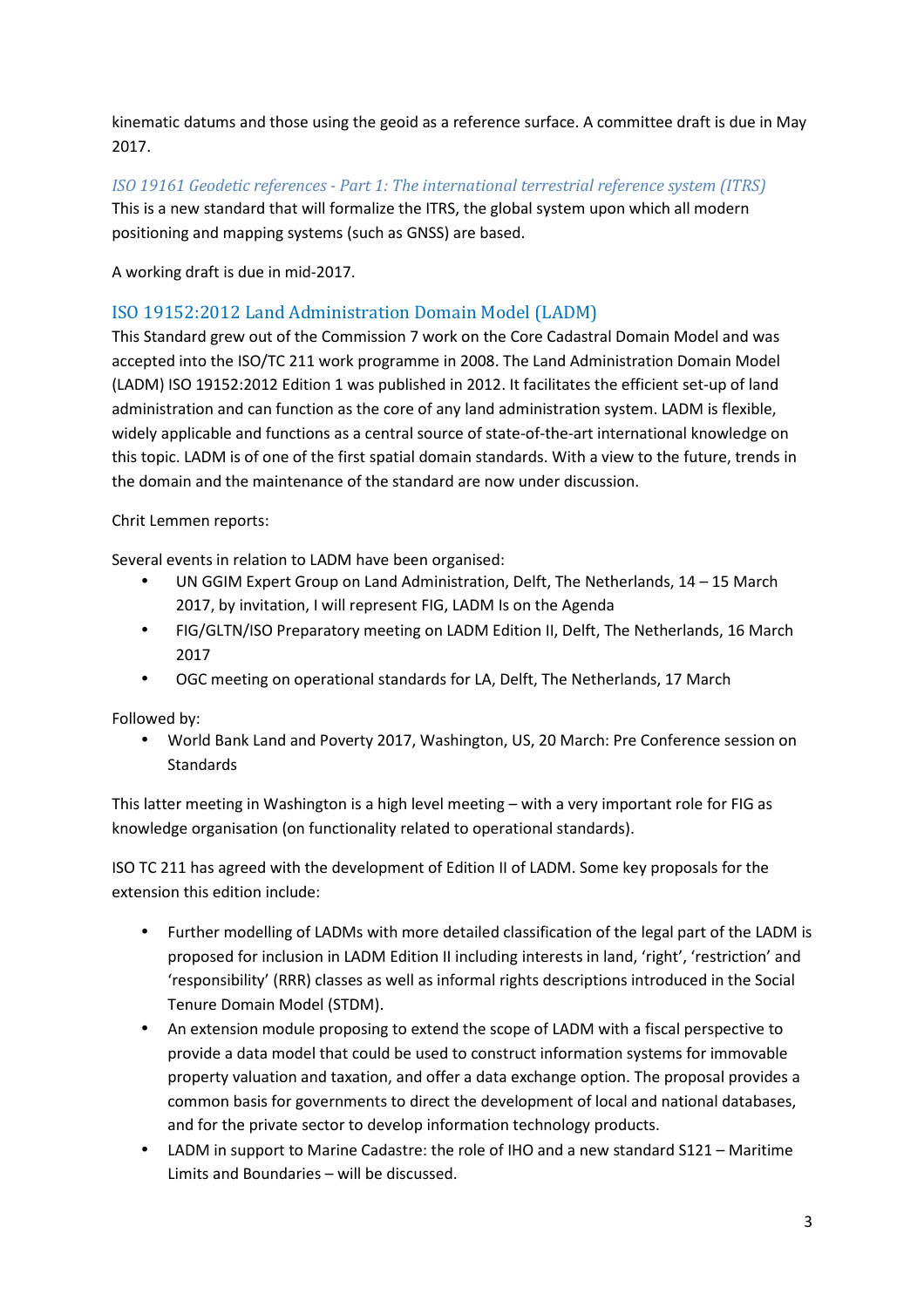• More explicit relations with BIM (IFC), GeoBIM, CityGML, IndoorGML, InfraGML, LandXML, etc. implying a relation to the lifecycle of buildings and related rights.

This very active group also is working on comprehensive support for *Linking New Data Acquisition Methods and Maintenance* to LADMs and coordination with OGC/ISO activities.

## ISO/TC 172 SC6 Survey Instrument Standards

ISO/TC 172 SC6 provides a comprehensive coverage of standards related to surveying instruments and their accessories including: handheld laser distance meters, levels, theodolites, EDM measurements to reflectors, total stations, GNSS field measurement systems in real-time kinematic (RTK), terrestrial laser scanners etc…

Standards and/or project sunder the direct responsibility of ISO/TC 172/SC 6 Secretariat (17)

#### **ISO 12858** *Series Ancillary devices for geodetic instruments*

- ISO 12858-1:2014 Part 1: Invar levelling staffs
- ISO 12858-2:1999/Amd 1:2013 Part 2: Tripods
- ISO 12858-3:2005 Part 3: Tribrachs

#### **ISO 16331** *Series Laboratory procedures for testing surveying and construction instruments*

• ISO 16331-1:2017 Part 1: Performance of handheld laser distance meters

#### **ISO 17123** *Field procedures for testing geodetic and surveying instruments*

- ISO 17123-1:2014 Part 1: Theory
- ISO 17123-2:2001 Part 2: Levels
- ISO 17123-3:2001 Part 3: Theodolites
- ISO 17123-4:2012 Part 4: Electro-optical distance meters (EDM measurements to reflectors)
- ISO 17123-5:2012 Part 5: Total stations *[Under development]*
- ISO 17123-6:2012 Part 6: Rotating lasers
- ISO 17123-7:2005 Part 7: Optical plumbing instruments
- ISO 17123-8:2015 Part 8: GNSS field measurement systems in real-time kinematic (RTK)
- ISO/CD 17123-9 Part 9: Terrestrial laser scanners *[Under development]*

#### **ISO 9849** *Series Geodetic and surveying instruments*

• ISO 9849:2000 Vocabulary *[Under development]*

#### **Currently FIG is looking for a representative to ISO/TC 172 SC6.**

#### International Property Measurement Standards Coalition IPMS

Jean-Yves Pirlot Secretary General of the IPMS coalition reports:

The International Property Measurement Standards Coalition (IPMSC) is a group of more than 80 professional and not-for-profit organisations from around the world, working together to develop and implement international standards for measuring property.

At present, the way property assets – such as homes, offices or shopping centres – are measured varies dramatically. For example, in some parts of the world it is established practice to include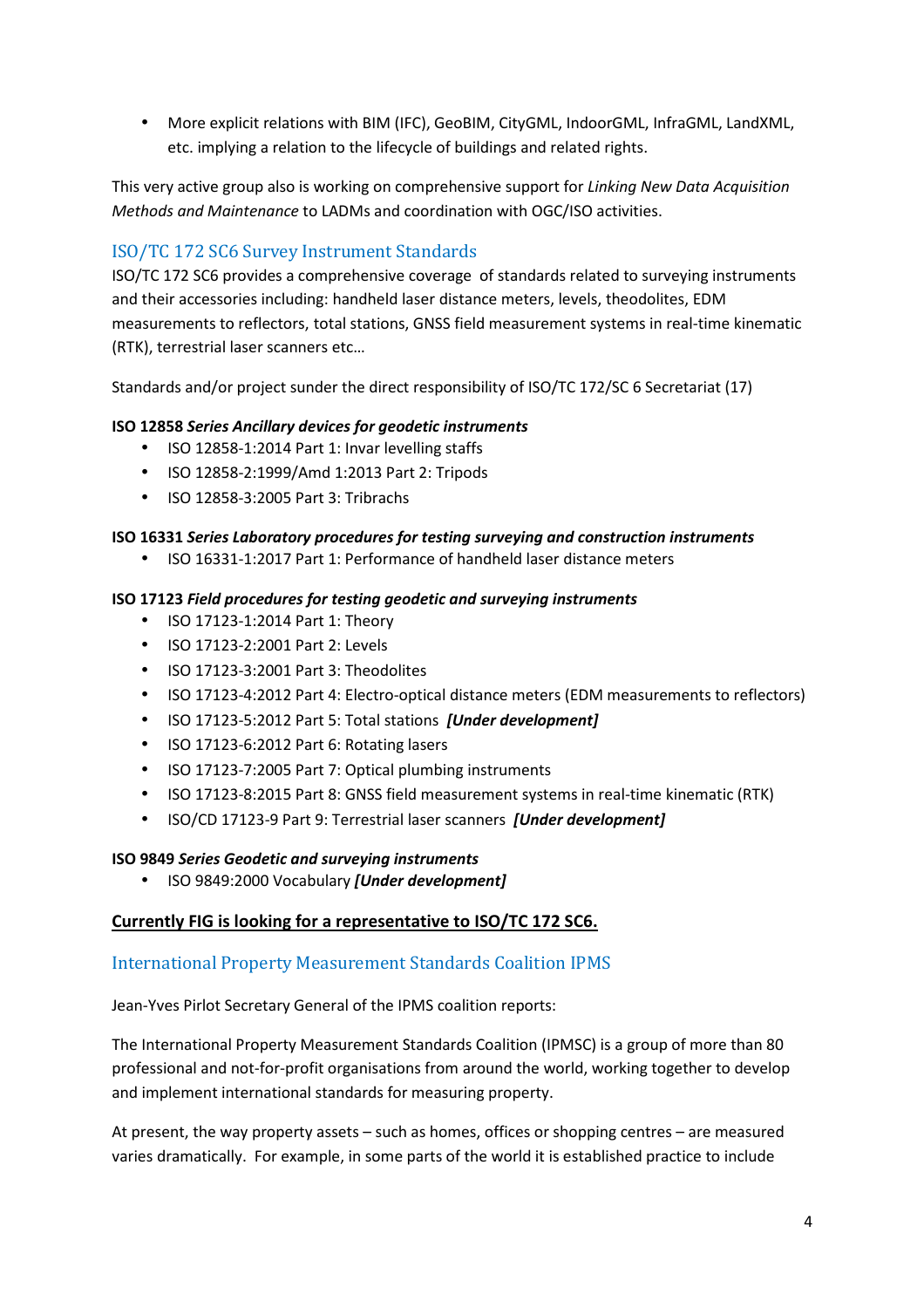common space (lift shafts; communal hallways etc.) in floor area measurements; in others off-site parking might be included or even swimming pools.

With so many different methods of measurement in use, it makes it difficult for property users, investors, occupiers and developers to accurately compare space. Research by global property firm JLL shows that, depending on the method used, a property's floor area can deviate by as much as 24%.

An International Property Measurement Standard (IPMS) will ensure that property assets are measured in a consistent way, creating a more transparent marketplace, greater public trust, stronger investor confidence, and increased market stability.

The IPMS Coalition was formed during a meeting at the World Bank in Washington on 01-02 May 2013. Since then two standards were published (IPMS for offices and residential). A few other are to come (industrial, retail and mixed use). The eventual aim is to develop one single standard applicable to all building types, with slight variations or specifies.

The standards are written by an independent Standard Setting Committee, whilst the coalition is led by a Board of Trustees.

Jean-Yves Pirlot, Director General of CLGE is also Secretary General of the IPMS Coalition. His Alternate Trustee for CLGE is Nicolas Smith, CLGE Vice President. He is chairing the euREAL working group in charge of translating IPMS is EU guidance for surveyors. Maurice Barbieri and Rudolf Staiger are respectively Trustee and Alternate Trustee for FIG. Frederic Mortier is a CLGE Expert within the Standard Setting Committee.

Based on the same idea, other coalitions were started (IES: International Ethics Coalition, ICMS: International Construction Measurement Coalition, ILMS: International Land Measurement Coalition).

## International Land Measurement coalition ILMS

The International Land Measurement coalition (ILMS) - take part in a major initiative to improve land reporting efficiency and economic development At the heart of all international standards is the desire to create sustainable, professional markets in an increasingly connected global economy.

ILMS will be a strong international principles based standard, in the public interest, focused on key land information elements, as required to de-risk and aid the process of transaction and strengthen land tenure security, land rights, investment, government revenue raising and economic development.

A basic scope

- Transaction oriented
- High level 'due diligence' process focused on transaction process rather than across the board implementation
- Land Information Framework
- Work on a very high level initial ILMS 1 global standard as a platform for further development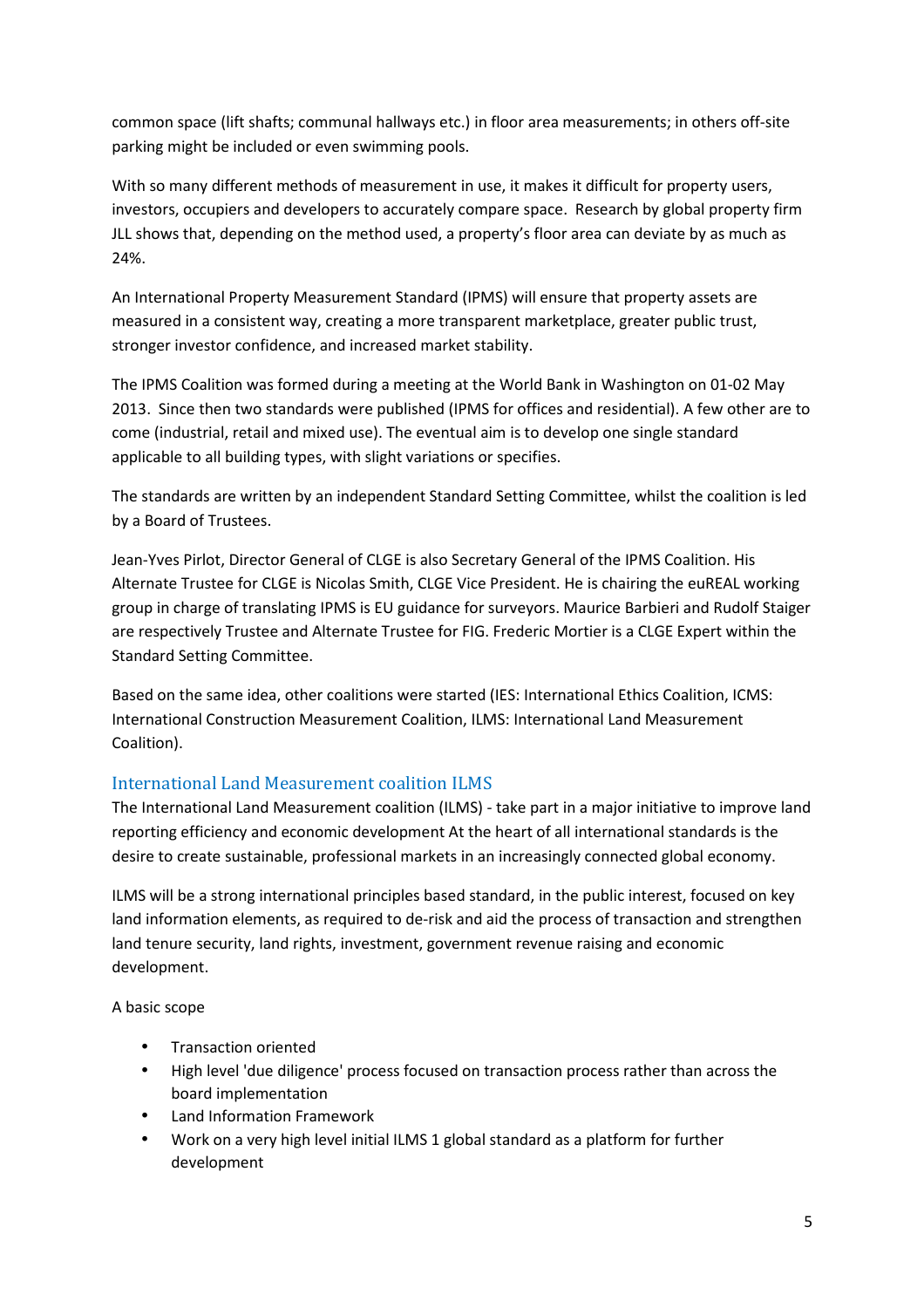- Creating a basic land information link between developed land systems and developing land systems.
- Key global elements needed (creating an interoperable environment)
- Inclusivity of process and SSC
- Market driven/ inclusion of stakeholders

Key strategic elements

- Approach is key must be inclusive, transparent and independent
- Money needn't be a blocker. Volunteer experts can be part of something momentous. Virtual meetings will help.
- Implementation needs to be front of mind not an academic exercise
- The scope is potentially huge. The standards setting committee will need to narrow this down through a 'work plan'.
- ILMS must be high-level and applicable everywhere with national standards slotting in, potentially providing more granular detail.
- Current gap in underlying data between markets (e.g. mapping). This needs to be considered but shouldn't prevent early stages of ILMS.
- The term 'measurement' needs to be explained to ensure it is not seen purely as mechanical - not just about boundaries, could also be more theoretical.
- Through a common approach, ILMS will seek to provide greater confidence in the data/information attributed to a parcel of land.

The coalition was launched at the FAO in Rome, in May 2016. Maurice Barbieri is representing CLGE and FIG (with Rudolf Steiger as alternate). He is vice-chair of the Coalition. The Standard Setting Committee was set up this year and the first meeting will be held in Washington during the World Bank meeting.

#### International Construction Measurement Standards

The International Construction Measurement Standards Coalition (ICMSC) is a growing group of more than 40 professional and not-for-profit organisations from around the world. It was launched in 2015 to develop and implement consistent international standards for benchmarking, measuring and reporting construction project cost.

In her Commission 10 Report to the GA, See Lian Ong states there has been significant progress in the development of ICMS over the past year. A first draft of the standard was completed and circulated in August 2016. The final draft of ICMS was completed in October 2016. It is scheduled to be fine-tuned for final public consultation in March and published in July 2017.

#### Specific Standards Issues in the Commissions

#### *Standards issues related to FIG Commission 4*

The International Board (IHO, FIG and ICA) has published guidelines for establishing individual recognition for hydrographic surveyors, at both professional and technical levels, taking into account education and experience.

#### *Standards issues related to FIG Commission 5*

Commission 5 follows ISO/TC 172 SC6 Work on Survey Instrument Standards, and ISO/TC 211 Geographic information/Geomatics.